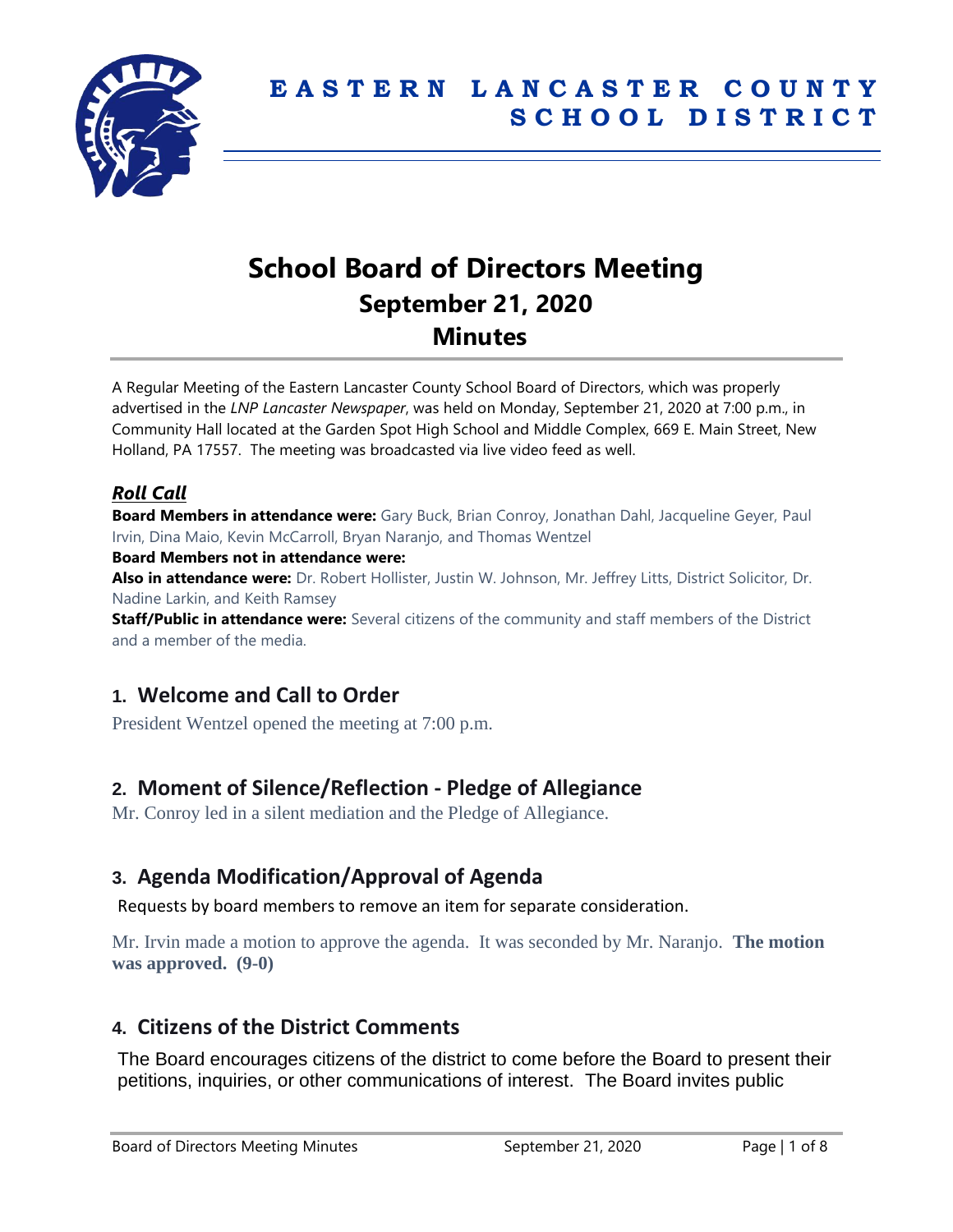(*Citizens of the District*) comment on any topic that is within the Board's jurisdiction. As outlined in Board Policy 903, the Board requires that public participants be residents or taxpayers of this district.

Due to the virtual aspect of the Board meeting, the Board is requesting if you wish to provide public comment during the virtual board meeting, you should sign-up to do so by completing the online form prior to the meeting.

[PUBLIC COMMENT SIGN-UP FORM](https://forms.gle/zDXXoX8rZQUxt1Ap6) *(Please use this form only if you are not attending the meeting in person.)*

*Public comments will be read aloud during the public comment section of the agenda.*

Thank you.

**SUBMITTED COMMENTS** (VIA PUBLIC COMMENT SIGN-UP FORM)**:**

Earl H. Kreider, 125 Ewell Road, East Earl, PA. 17519

PLEASE JOIN ME IN PRAYER !

ETERNAL HEAVENLY FATHER, CREATOR AND SUSTAINER OF ALL GOOD THINGS :

TONIGHT, WE ESPECIALLY THANK YOU FOR THE FREEDOM WE ENJOY BEING ABLE TO WORSHIP GOD IN THE MANOR IN WHICH WE CHOOSE HERE IN OUR UNITED STATES OF AMERICA.

WE THANK YOU FOR OUR E L A N C O SCHOOL SYSTEM: THE ADMINISTRATORS, THE PRINCIPALS, THE TEACHERS, THE STUDENTS, THE PARENTS, AND ALSO THE MANY OTHER STAFF MEMBERS. ESPECIALLY TONIGHT, WE THANK YOU FOR THE DEDICATION AND THE COMMITMENT OF EACH OF OUR E L A N C O SCHOOL BOARD MEMBERS.

ALSO TONIGHT, WE THANK YOU FOR THEIR HIGH ACADEMIC STANDARDS THEY ALL UPHOLD. THANK YOU FOR THEIR HELP IN BUILDING SOUND CHARACTER IN THE STUDENT BODY. THANK YOU FOR THEIR HELP IN BUILDING WHOLESOME RELATIONSHIPS BETWEEN THE STUDENTS AND TEACHERS. THANK YOU FOR THEIR HELP IN DEVELOPING GOOD SPORTSMANSHIP AND GOOD SCHOOL SPIRIT.

MOST OF ALL TONIGHT, WE PRAY FOR YOUR CONTINUED WISDOM AND GUIDANCE AND UNITY FOR EACH OF OUR E L A N C O SCHOOL BOARD MEMBERS AS THEY CONTINUE TO MAKE SOUND DECISIONS AND JUDGMENTS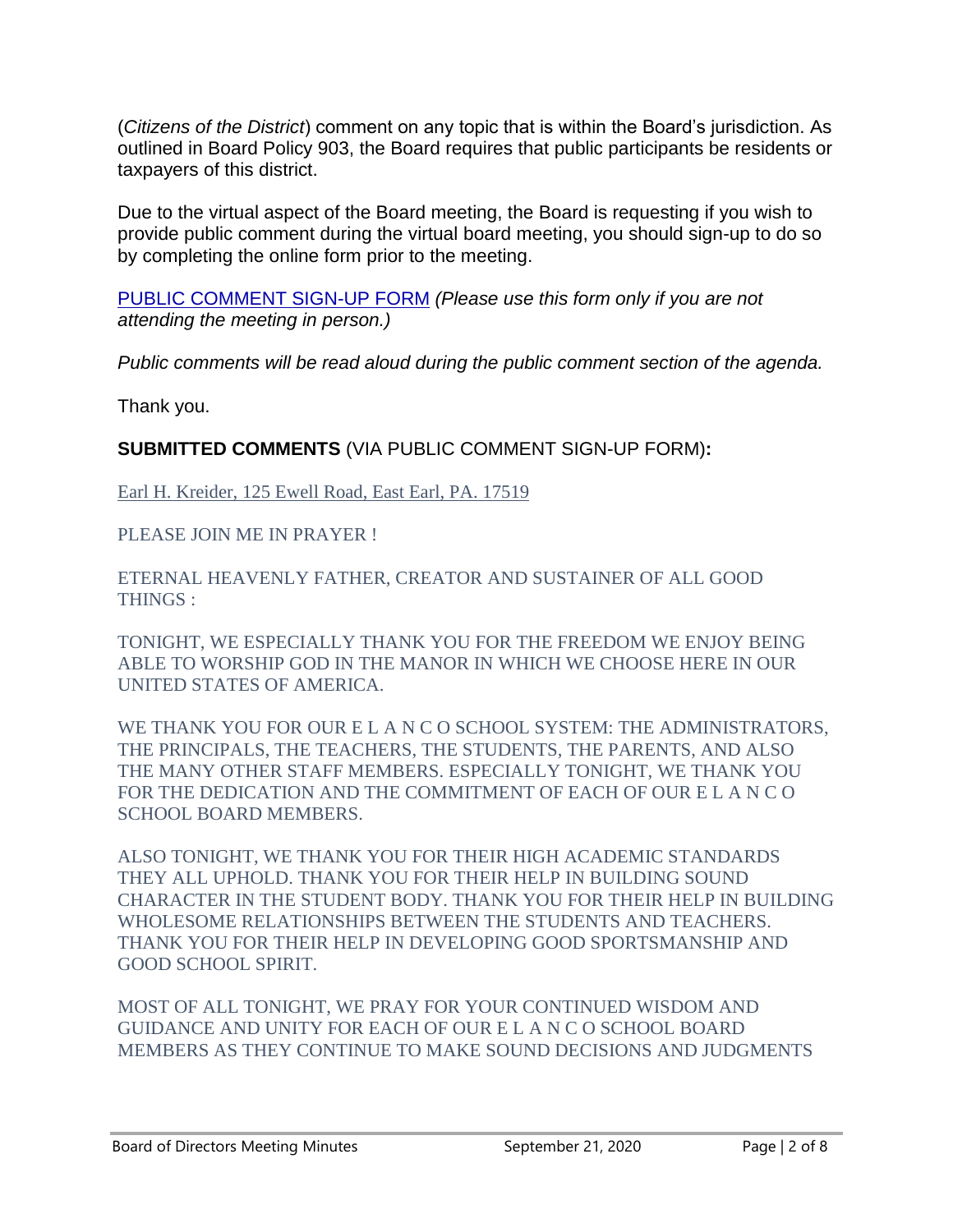### FOR EACH OF OUR SCHOOLS TODAY THAT WILL ALSO HAVE A PROFOUND AFFECT UPON OUR FUTURE GENERATIONS.

### IN THE STRONG NAME OF JESUS CHRIST, OUR SAVIOUR. WE PRAY ALL OF THESE BLESSINGS!

### AMEN

### Jennifer Horning, 7 Meadow Lane, New Holland, PA 17557

I would support 50% occupancy regarding spectators at sporting events like volleyball and football. I believe this can be done safely, and is in keeping with other social guidelines for restaurants and other large gatherings. Thank you for considering this. We appreciate all that Elanco has done for our students and families during these very difficult times!

#### Cherie Mindy, 1580 Morgantown Road, Morgantown, PA 19543

Please approve 50% capacity of occupants for all sporting, concert and performing arts events. The families would like to be in attendance for their children. Friday night football effects not only the team, please consider the families of band and cheer. By allowing more spectators, the morale would surely increase. Thank you for your consideration.

#### Abigail O'Neill, 1390 Sheep Hill Road, East Earl PA 17519

Board Members,

I greatly appreciate each of you for your service during these trying times. As we maneuver the regulations set forth as a community there is a reoccurring topic of spectator capacities. As a senior I hope to see my dreams of having my family and friends there for my final moments as a student athlete come true. Although we cannot have the great year we imagined due to the pandemic, I encourage you to plan. Plan for the best and go from there. We cannot control the government's orders but we can set a plan in place for spectators despite the ongoing state limitations. We can prepare for the day that the bill gets passed. We can plan to make this year the best it can be for our students and faculty. Once again, I thank you for your time and dedication to this community and encourage you to control the things you can by planning for the passing of the spectator bill.

Respectfully, Abigail O'Neill

#### Barb Spencer, 101 E Conestoga St. New Holland, PA 17557

On behalf of the GS Softball Booster Club as part of the GS athletic community we are in full support of the 50% occupancy for all sports. We believe that it is important for athletes to have the full support of their families at their events. In addition the student section is a great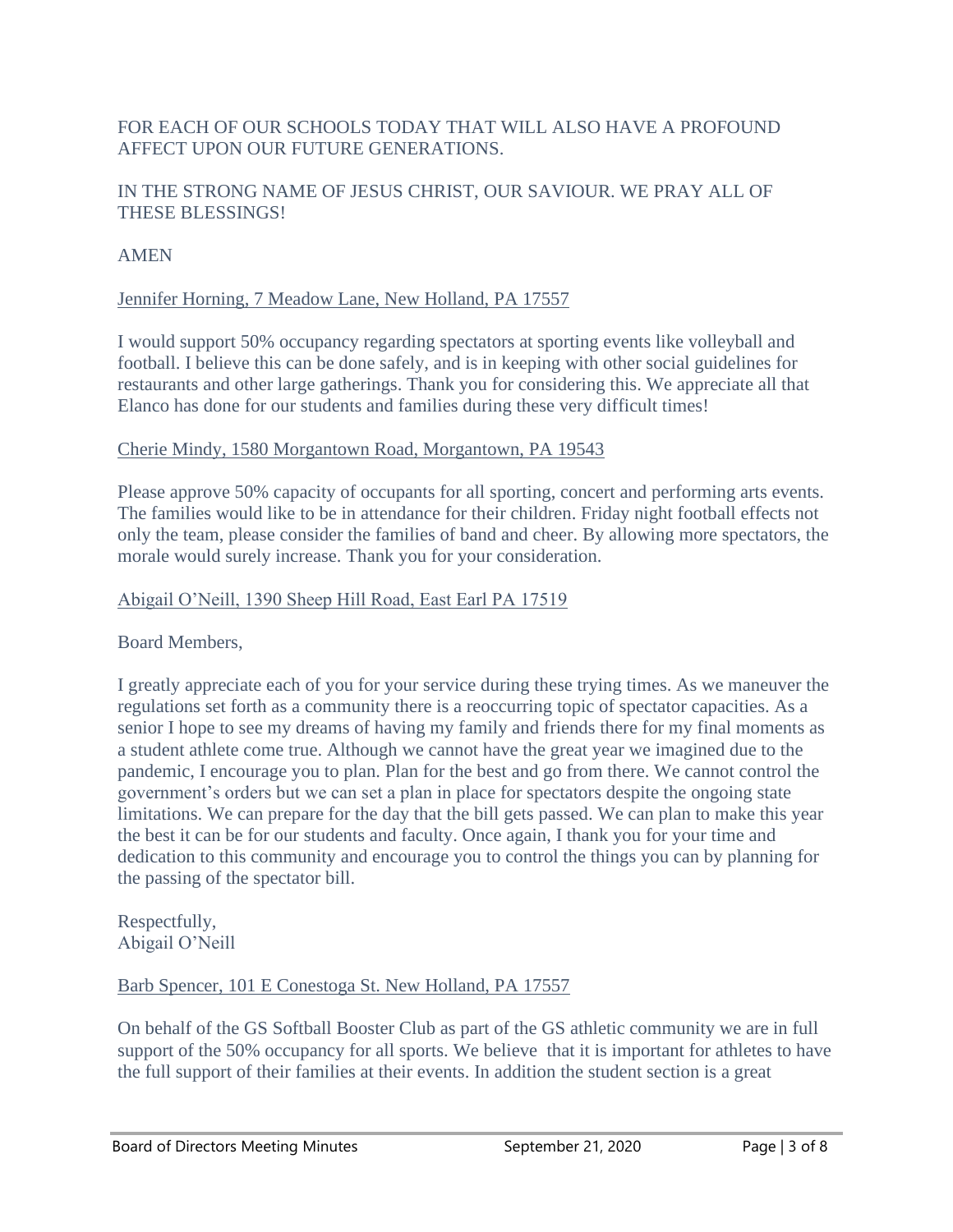opportunity for peers to support each other outside of the academic day. Thank you for your time and consideration in making this vote for the benefit of our student athletes, their families and peers.

### **COMMENTS** (IN-PERSON**):**

#### Stephanie Shirk, 1645 Silver Valley, East Earl, PA 17519

Mrs. Shirk presented her concerns and opinions regarding the guidelines for spectators at Athletic events.

Jack McCarty, 400 Mentzer Avenue, New Holland, PA 17557

Mr. McCarty presented his concerns and opinions regarding the guidelines for spectators at Athletic events.

Jennah Good, 427 Fairway Drive, Denver, PA 17517

Ms. Good presented her concerns and opinions regarding the guidelines for spectators at Athletic events.

#### Nikki Stern, 1437 Weaverland Road, East Earl, PA 17519

Ms. Stern presented her concerns and opinions regarding the guidelines for spectators at Athletic events.

#### Carla O'Neil, 1390 Sheep Hill Road, East Earl, PA 17519

Ms. O'Neil presented her concerns and opinions regarding the guidelines for spectators at Athletic events.

#### Heather Martin, 1375 Sheep Hill Road, East Earl, PA 17519

Ms. Martin presented her concerns and opinions regarding the guidelines for spectators at Athletic events.

### Jim Shrik, 1645 Silver Valley, East Earl, PA 17519

Mr. Shirk presented his concerns and opinions regarding the guidelines for spectators at Athletic events.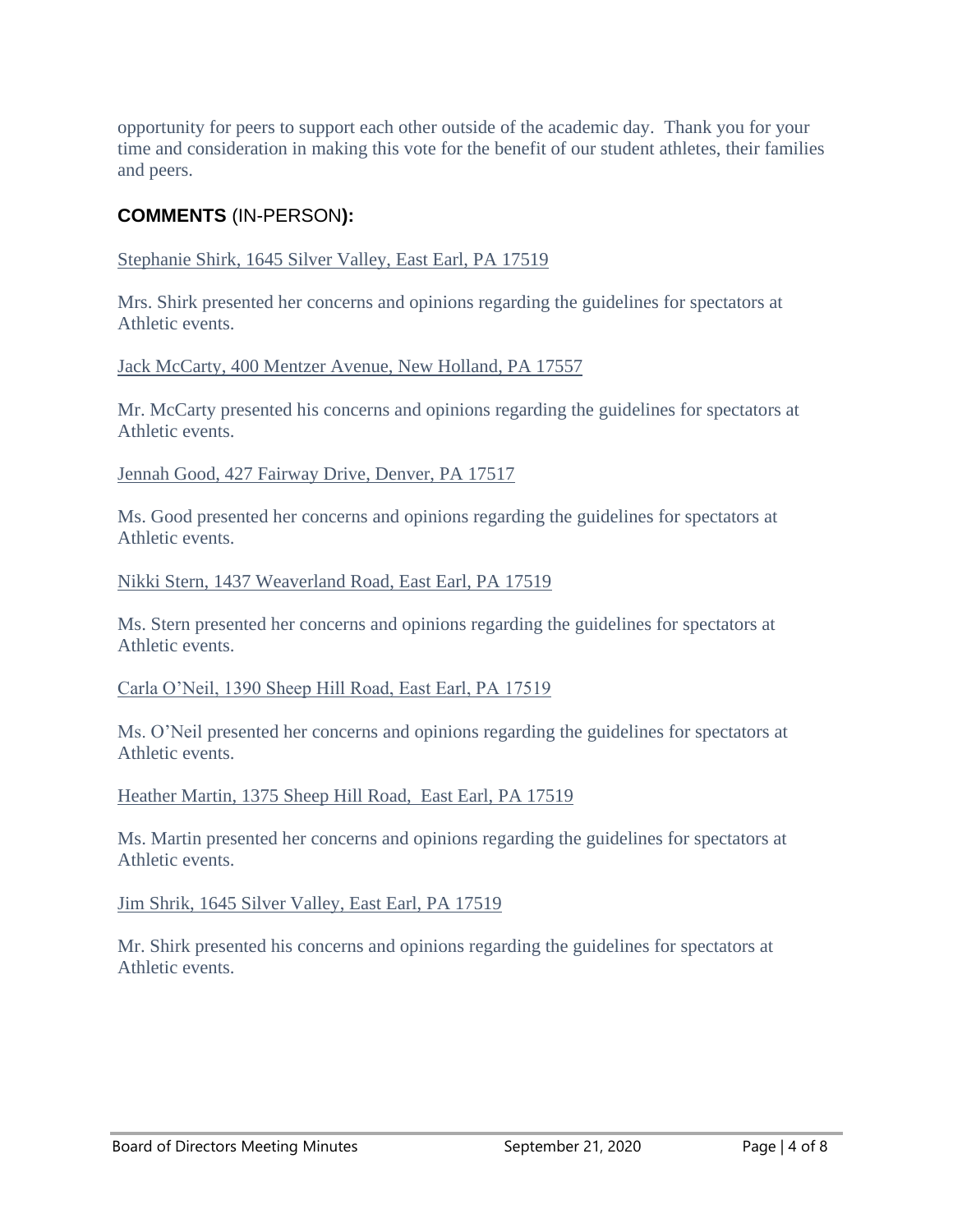### **5. Action Items**

Items Removed from Consent Agenda for Separate Consideration.

#### **a. Motion to Increase Spectator Capacity to 25% for all District Athletic Events Tabled at Committee of the Whole Meeting, Monday, September 14, 2020.**

Dr. Hollister introduced Mr. Jeffrey Litts, the District Solicitor who was on hand to discuss any legal issues the Board had.

Mr. Jeffrey Litts presented a statement regarding the executive order issued by the Governor and its pertinence to spectators at school events and how House Bill 2187 and the court decision in Butler County affected this executive order.

The Board and Administration discussed the plans for allowing spectators at athletics events.

Mr. Conroy made motion to amend the previous motion to allow 33% capacity based on venue today capacity for all extra-curricular activities for the School District. It was seconded by Mr. Naranjo. **A roll call vote was taken, and the motion was approved. (9-0)**

### **6. Consent Agenda**

Items listed under the Consent Agenda section of our Board Meeting Agenda are considered to be routine and are acted on by the Board in one motion. There is no Board discussion of these items individually prior to the Board vote unless a member of the Board requests that a specific item be removed from the Consent Agenda. Requests to remove an item from the Consent Agenda will be accepted at agenda section 3. Agenda Modification/Approval of Agenda. (Requests to remove an item for separate consideration). Items Removed from the Consent Agenda will be moved to agenda section "Action Items."

Mr. Irvin made a motion to approve the consent agenda report. It was seconded by Mr. Conroy. **The motion was approved. (9-0)**

- **a. Approval of Minutes**
- **b. Treasurer's Report**
- **c. Approve Personnel Report**
- **d. Bills Paid**
- **e. Cafeteria Fund Treasurer's Report**
- **f. Investments**
- **g. Student Activity Account**
- **h. Approve Budgetary Transfers**
- **i. Approval of Board Policies to Comply with Updated Title IX Regulations**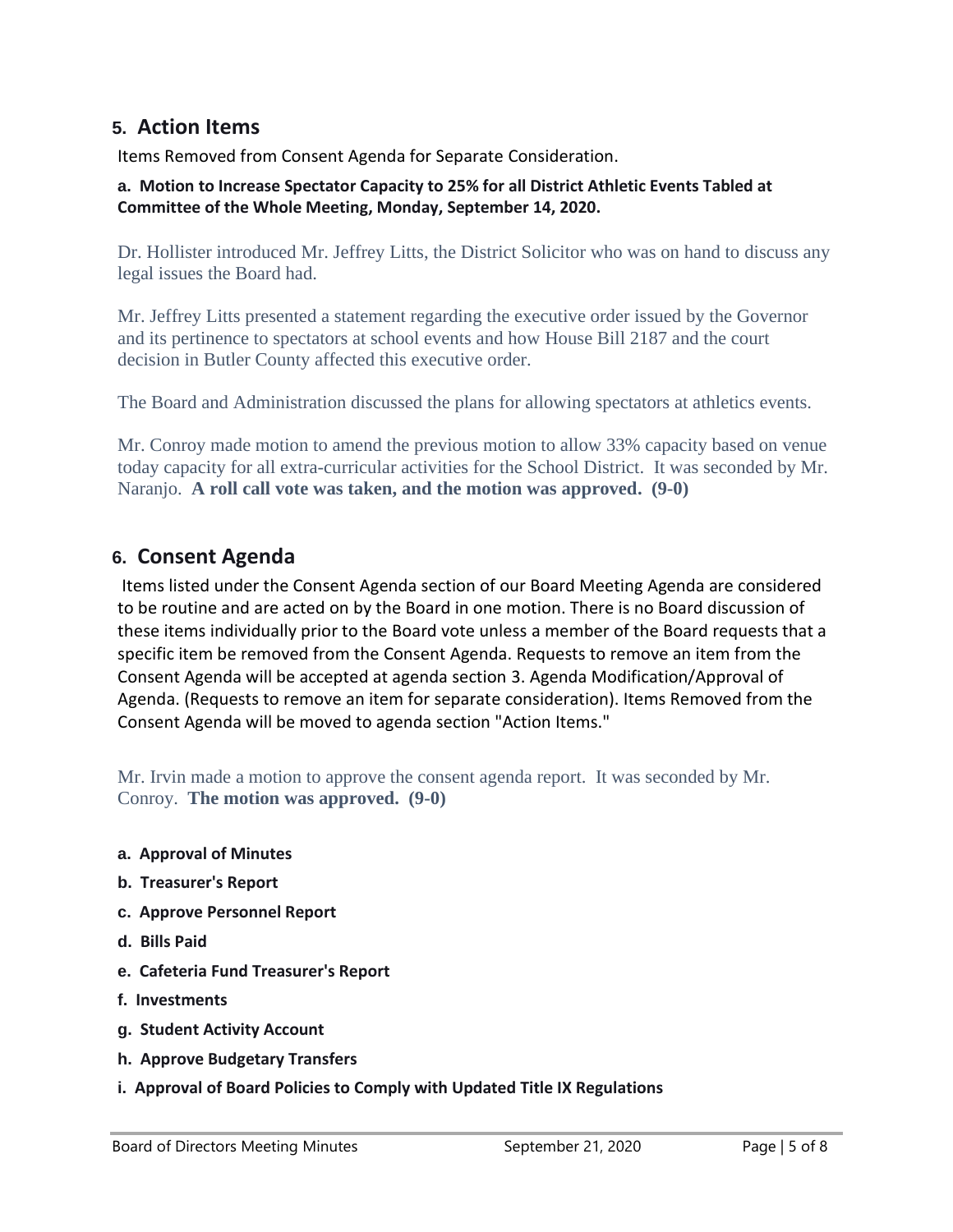- Policy 103 Discrimination/Title IX Sexual Harassment Affecting Students
- Policy 104 Discrimination/Title IX Sexual Harassment Affecting Staff
- Policy 247 Hazing
- Policy 249 Bullying/Cyberbullying
- Policy 252 Dating Violence **(NEW)**
- Policy 317.1 Educator Misconduct **(NEW)**
- Policy 824 Maintaining Professional Adult/Student Boundaries **(NEW)**

### **j. Approval of the Change Order for the Tennis Court Project**

**GC-01 \$167,940 Add** - Rock Removal of 540 cubic yards at \$311 per cubic yard (Unit price on bid day was \$363 per cubic yard but was reduced to \$311 per cubic yard because didn't have to haul the rock off site)

**k. Approval of the Change orders that were executed for the HS/MS Locker Room and HVAC Project, as follows:**

### **General Contractor - ECI Construction**

**GC-11 \$13,299 Add** - Gym floor court lines per discussion at August Committee of the Whole Meeting

**l. Approval of Affidavits of Guardianship**

# **7. Reports**

### **a. Lancaster County Tax Collection Bureau**

No Report. Mr. Ramsey reported that the next meeting would be held in November to discuss 2021 operating budget.

### **b. Lancaster-Lebanon IU13**

Mr. Irvin reported on the September  $9<sup>th</sup>$  IU Board meeting and shared several highlights from the board meeting report: He reported that the IU was currently having a lot of health issues with both students and employees. He also reported that the Board approved \$16,838,436.05 in disbursements. Mr. Irvin also reported that the IU13 Board approved new or addition to service contracts for Business Services, Early Childhood & Special Education Services, and Human Resource Services. There were twenty (20) resignations, six (6) retirements, twentythree (23) new hires, thirty (30) changes in position or salaries, and nine (9) leaves of absence. Mr. Irvin reported that the Board had also approved the PSBA officers. He also distributed to the Board copies of the IU13 Helping Districts, Helping Students newsletter.

### **c. Lancaster CTC**

Mrs. Maio reported on the Lancaster County Career and Technology JOC Meeting held on August 27<sup>th</sup>. She reported that the CTC enrollment had gone down from its initial enrollment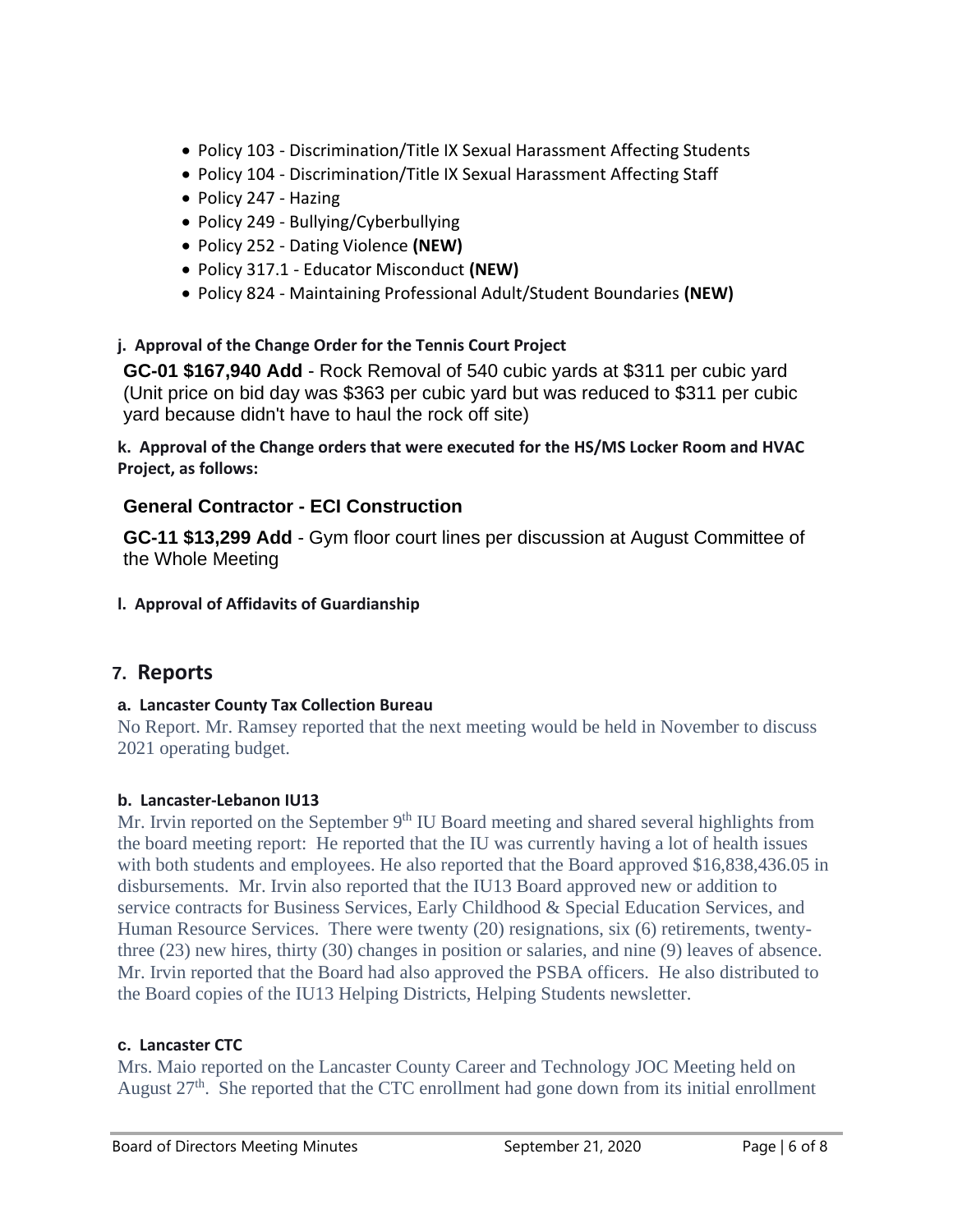of 91% to 86%. She also reported that the Adult Education enrollment was down as well, with no enrollments at the Brownstown campus. Mrs. Maio reported on the JOC goals for the CTC for this school year.

#### **d. Legislative**

Mr. Wentzel reported on the Spectator House Bill. He also reported on Senate Bill 530 regarding student sexual harassment and Senate Bill 869 that would add school curriculum that would help mark the significance of events such as 9/11 and Pearl Harbor. He also reported on the bill regarding updating the Science Curriculum which hadn't been updated since 2002.

Dr. Hollister noted that one of our teachers, Mr. Jason Karcheski was part of the curriculum writing committee.

# **8. Superintendent's Report**

Dr. Hollister updated the Board on the first COVID case in the District and complimented everyone who was involved noting that they were awaiting results from those quarantined individuals. He also updated the Board on his visits to Brecknock and Blue Ball Elementary schools, noting that he was very happy with what he was seeing. He also noted the many challenges as well.

Dr. Hollister complimented Jami Leisey after receiving a clean review from the State for the Food Services Department.

Dr. Hollister also reported on several successes from the AG FFA Department noting that two of our Garden Spot High School students, were appointed officers at the County level: Jack McCarty, President and Abigail O'Neil, Vice President. He also congratulated 12 students who were profiled in the recent Lancaster Farmer paper. Dr. Hollister reported the FFA Department was also awarded a grant for \$4500 to support their aquaponics system. He also informed the Board that though the New Holland Fair had been cancelled, FFA students would have a chance to privately show their animals and earn rewards. He also congratulated alumni, Brandon Bixler who earned the 2019 American degree, one of the highest degrees for FFA.

The Board and Administration discussed the educational learning options for students.

### **9. Announcements**

No Announcements.